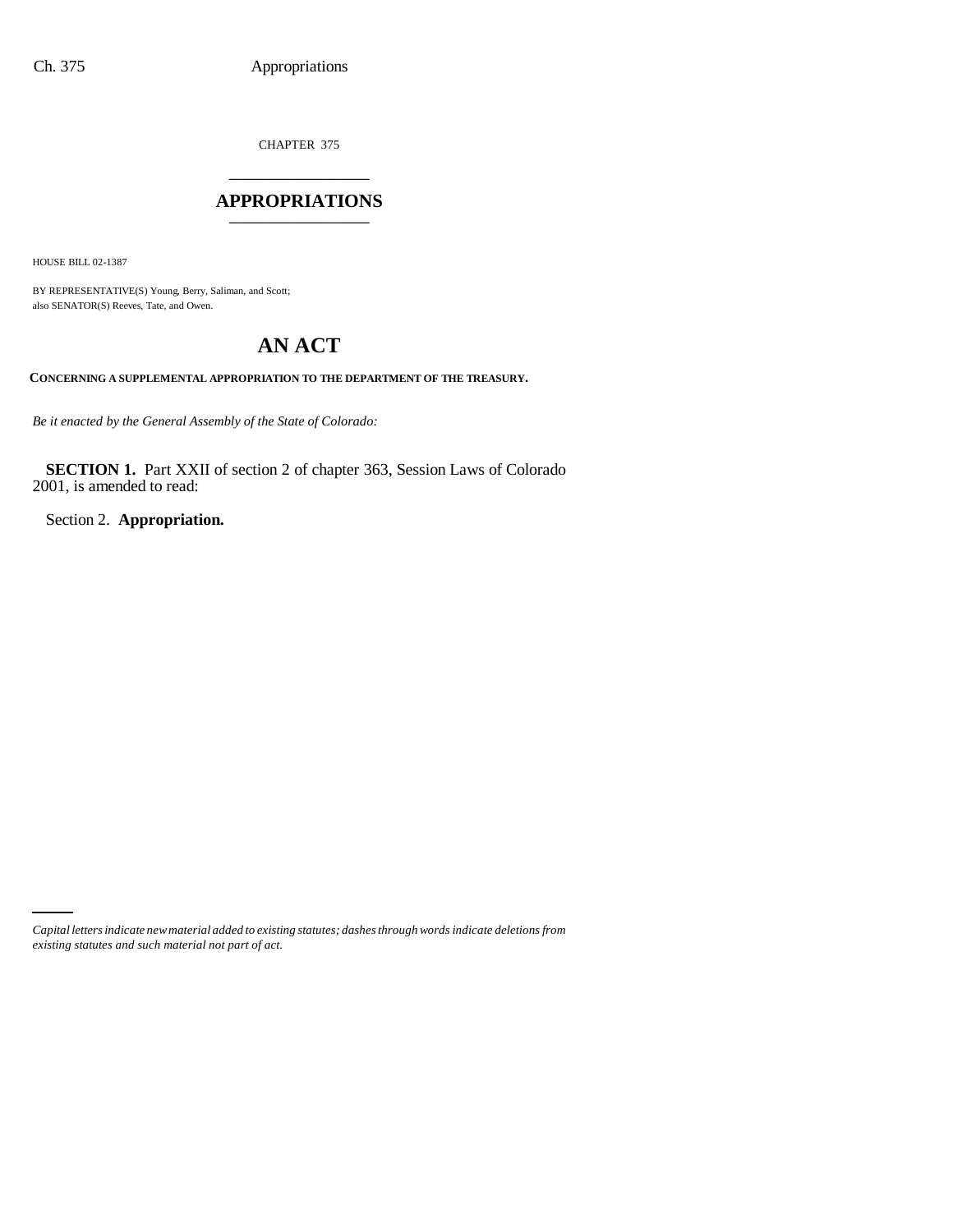# Ch. 375 Appropriations

|                 |              | APPROPRIATION FROM |                |              |               |              |
|-----------------|--------------|--------------------|----------------|--------------|---------------|--------------|
| ITEM &          | <b>TOTAL</b> | <b>GENERAL</b>     | <b>GENERAL</b> | CASH         | CASH          | FEDERAL      |
| <b>SUBTOTAL</b> |              | <b>FUND</b>        | FUND           | <b>FUNDS</b> | <b>FUNDS</b>  | <b>FUNDS</b> |
|                 |              |                    | <b>EXEMPT</b>  |              | <b>EXEMPT</b> |              |
|                 |              |                    |                |              |               |              |

**PART XXII**

**DEPARTMENT OF THE TREASURY**

## **(1) ADMINISTRATION250**

| <b>Personal Services</b>         | 1,003,527         |  |
|----------------------------------|-------------------|--|
|                                  | $(16.0$ FTE)      |  |
| Health, Life, and Dental         | <del>54,109</del> |  |
|                                  | 52,970            |  |
| Short-term Disability            | 544               |  |
| <b>Salary Survey</b>             | 51,267            |  |
| <b>Anniversary Increases</b>     | 20,063            |  |
| <b>Operating Expenses</b>        | 125,297           |  |
| <b>Information Technology</b>    |                   |  |
| Asset Maintenance <sup>251</sup> | 18,350            |  |
|                                  | 16,187            |  |
| Legal Services for 330 632       |                   |  |
| hours                            | 19.282            |  |
|                                  | 38,563            |  |
| Purchase of Services from        |                   |  |
| Computer Center                  | 1.972             |  |
|                                  | 1,157             |  |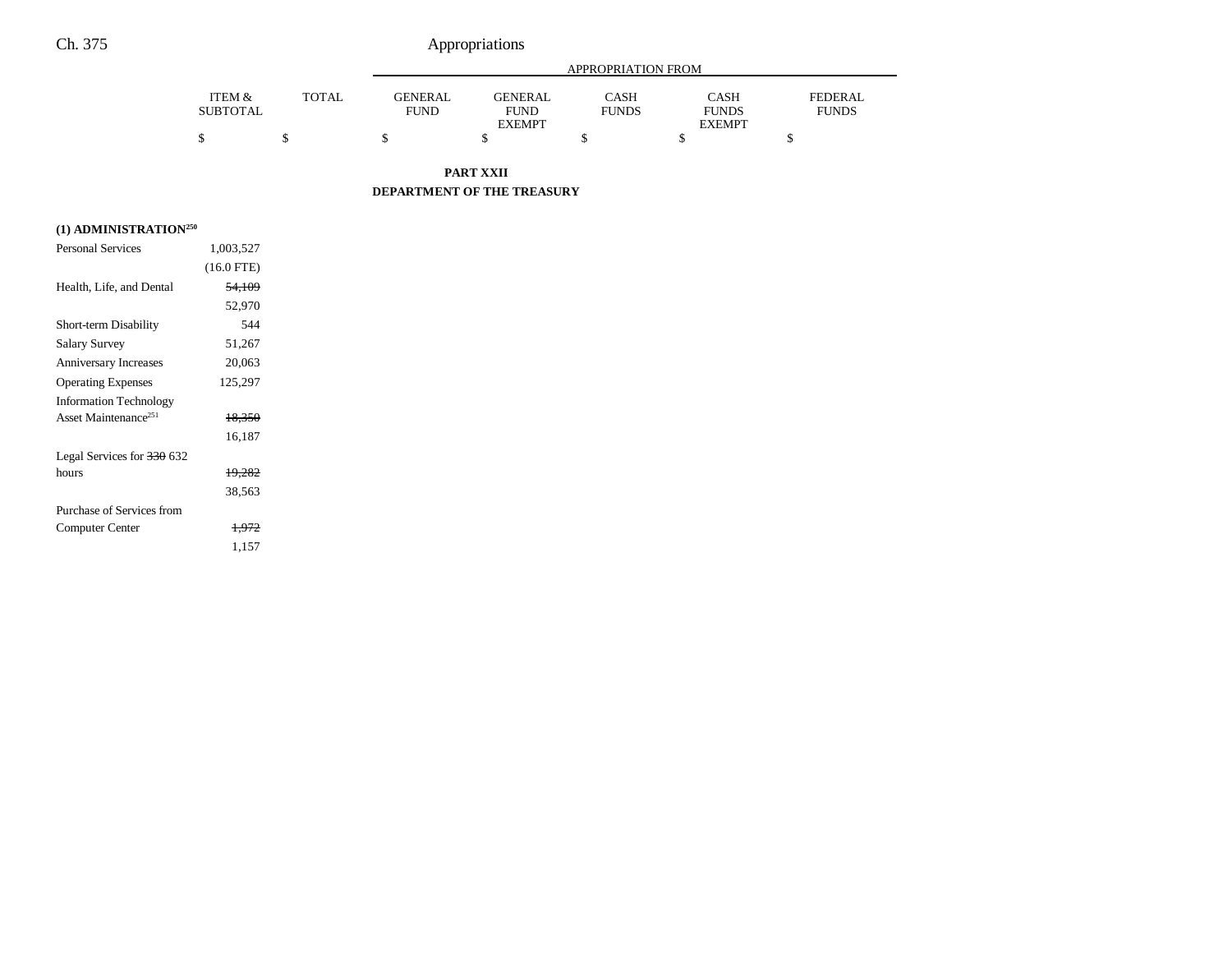| Payment to Risk         |                 |                      |                      |
|-------------------------|-----------------|----------------------|----------------------|
| Management and Property |                 |                      |                      |
| <b>Funds</b>            | 2,313           |                      |                      |
|                         | 1,691           |                      |                      |
| Capitol Complex Leased  |                 |                      |                      |
| Space                   | 38.892          |                      |                      |
|                         | 40,423          |                      |                      |
| Discretionary Fund      | $5,000^{\rm a}$ |                      |                      |
|                         |                 | <del>1.340.616</del> | <del>1.340.616</del> |
|                         |                 | 1,356,689            | 1,356,689            |

<sup>a</sup> This amount is included for purposes of complying with the limitation on state fiscal year spending imposed by Article X, Section 20 of the State Constitution. This amount is continuously appropriated by a permanent statute or constitutional provision and is not subject to the limitation on General Fund appropriations as set forth in Section 24-75-201.1, C.R.S.

### **(2) SPECIAL PURPOSE**

County Costs Pursuant to Section 39-3.5-106(1),

| C.R.S. | 350,316 | 350,316 |
|--------|---------|---------|
|        | 375.180 | 375,180 |

#### **(3) UNCLAIMED PROPERTY PROGRAM**

| <b>Personal Services</b>  | 544,904     |  |
|---------------------------|-------------|--|
|                           | 547.163     |  |
|                           | $(9.0$ FTE) |  |
| <b>Operating Expenses</b> | 197.358     |  |
| <b>Relocation Costs</b>   | 28,260      |  |

Ch. 375 Appropriations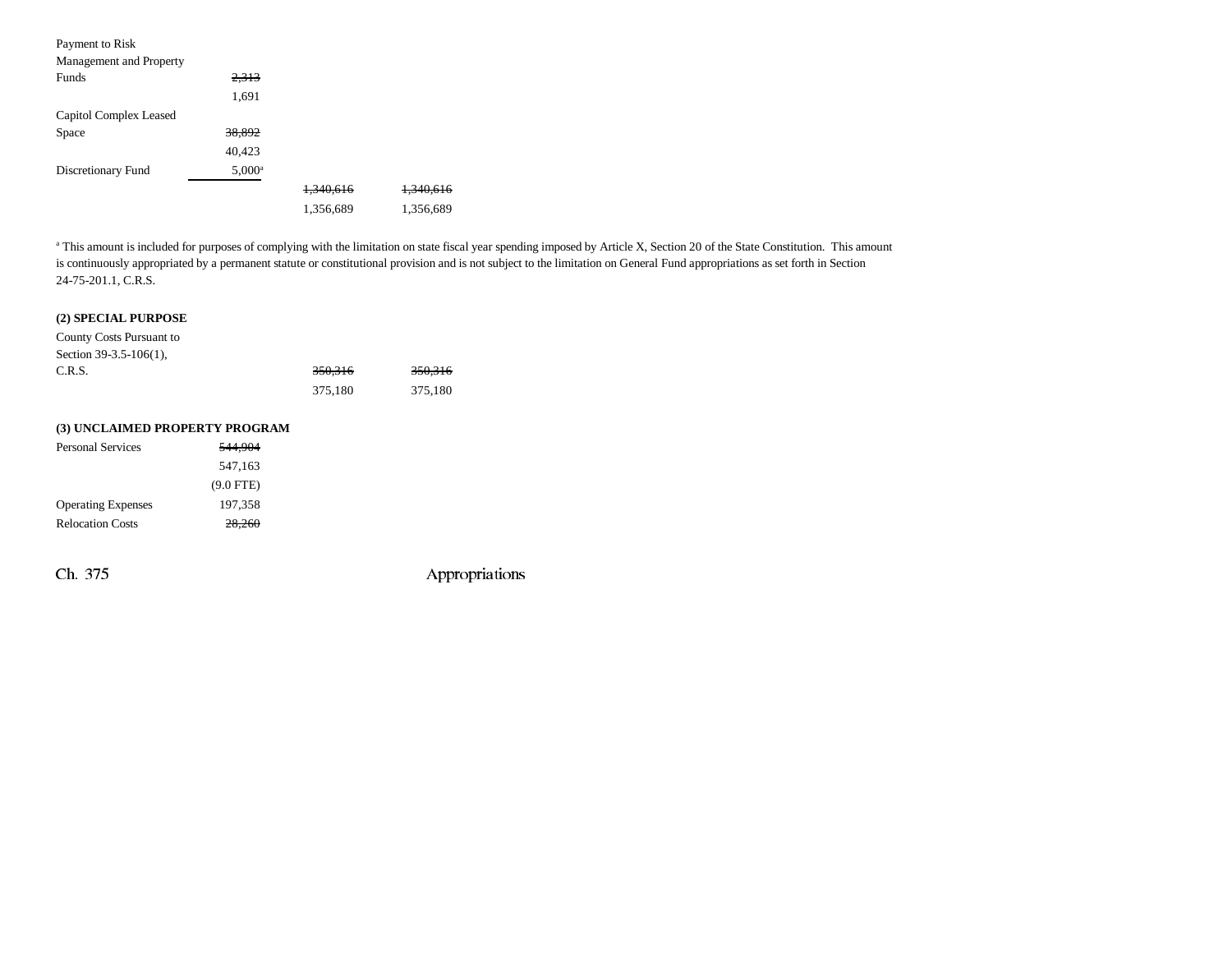| Ch. 375                                                |                           |              |                               | Appropriations                                 |                      |                                       |                                |
|--------------------------------------------------------|---------------------------|--------------|-------------------------------|------------------------------------------------|----------------------|---------------------------------------|--------------------------------|
|                                                        |                           |              | APPROPRIATION FROM            |                                                |                      |                                       |                                |
|                                                        | ITEM &<br><b>SUBTOTAL</b> | <b>TOTAL</b> | <b>GENERAL</b><br><b>FUND</b> | <b>GENERAL</b><br><b>FUND</b><br><b>EXEMPT</b> | CASH<br><b>FUNDS</b> | CASH<br><b>FUNDS</b><br><b>EXEMPT</b> | <b>FEDERAL</b><br><b>FUNDS</b> |
|                                                        | \$                        | \$           | \$                            | \$                                             | \$                   | \$                                    | \$                             |
| <b>Leased Space</b>                                    | 25,418<br>66,600          |              |                               |                                                |                      |                                       |                                |
|                                                        |                           | 837,122      | 837,122                       |                                                |                      |                                       |                                |
|                                                        |                           | 836,539      | 836,539                       |                                                |                      |                                       |                                |
| (4) FIRE AND POLICE PENSION ASSOCIATION <sup>252</sup> |                           |              |                               |                                                |                      |                                       |                                |
| Unfunded Liability - Old                               |                           |              |                               |                                                |                      |                                       |                                |
| Hire Plans                                             | 25,321,079                |              |                               |                                                |                      |                                       |                                |
| Volunteer Firefighter                                  |                           |              |                               |                                                |                      |                                       |                                |
| <b>Retirement Plans</b>                                | 3,417,391                 |              |                               |                                                |                      |                                       |                                |
|                                                        | 3,555,110                 |              |                               |                                                |                      |                                       |                                |
| Volunteer Death and                                    |                           |              |                               |                                                |                      |                                       |                                |
| Disability                                             | 30,000                    |              |                               |                                                |                      |                                       |                                |
|                                                        |                           | 28,768,470   | 28,768,470 <sup>a</sup>       |                                                |                      |                                       |                                |
|                                                        |                           | 28,906,189   | 28,906,189 <sup>a</sup>       |                                                |                      |                                       |                                |

<sup>a</sup> This amount is included for purposes of complying with the limitation on state fiscal year spending imposed by Article X, Section 20 of the State Constitution. This amount is continuously appropriated by a permanent statute or constitutional provision and is not subject to the limitation on General Fund appropriations as set forth in Section 24-75-201.1, C.R.S.

**(5) APPROPRIATED COUNTIES**

164,767,000<sup>a</sup> 164,767,000<sup>a</sup>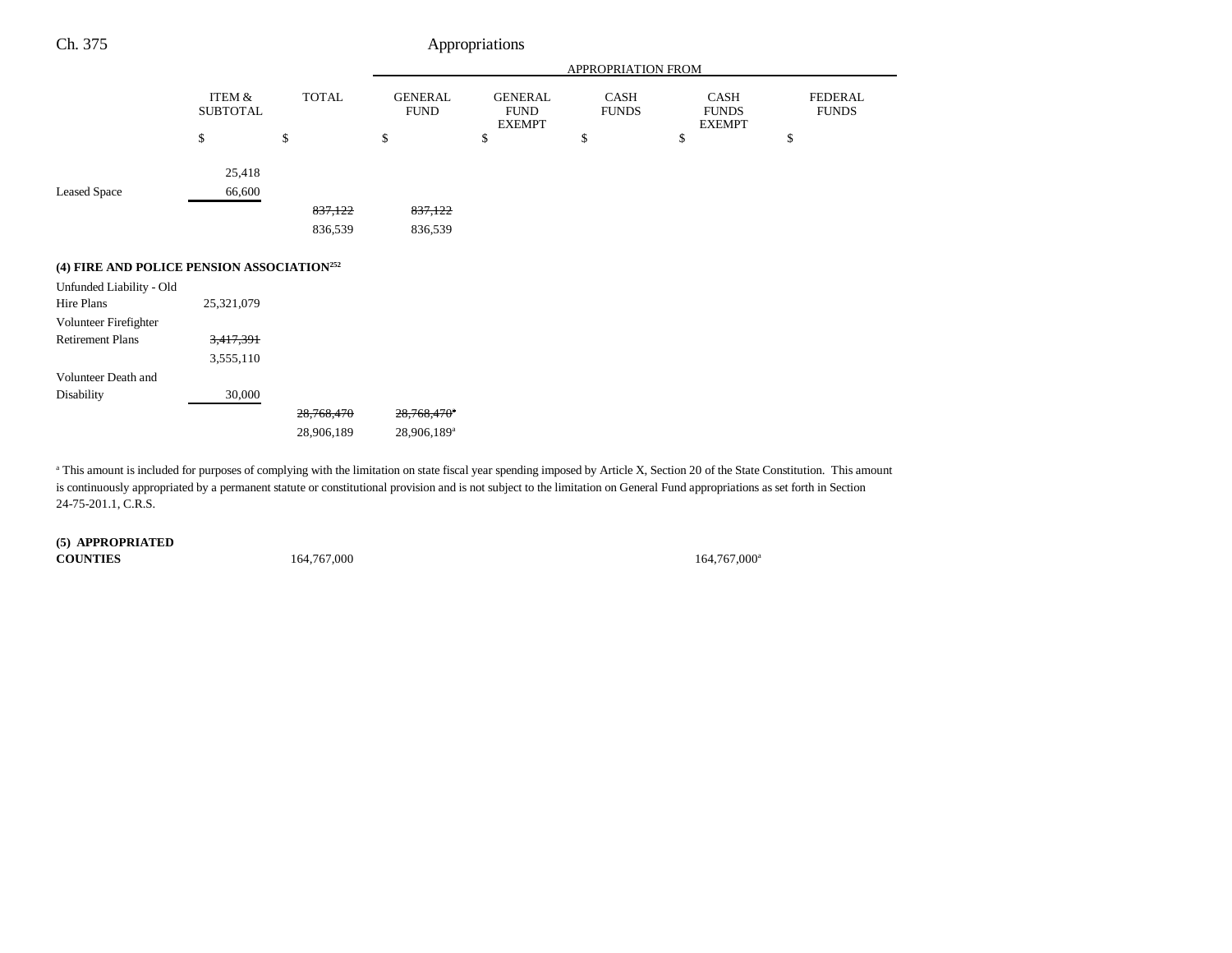<sup>a</sup> This amount represents the funds given to counties pursuant to Section 43-4-207, C.R.S. For purposes of complying with the limitation on state fiscal year spending imposed by Article X, Section 20 of the State Constitution, these moneys are included for informational purposes as they are appropriated by a permanent statute or constitutional provision.

#### **(6) APPROPRIATED MUNICIPALITIES**

100,673,000 100,673,000 100,673,000 100,673,000 100,673,000 100,673

<sup>a</sup> This amount represents the funds given to municipalities pursuant to Section 43-4-208, C.R.S. For purposes of complying with the limitation on state fiscal year spending imposed by Article X, Section 20 of the State Constitution, these moneys are included for informational purposes as they are appropriated by a permanent statute or constitutional provision.

## **TOTALS PART XXII**

| (TREASURY) $^{4,5}$ | <del>\$296,736,524</del> | <del>\$31,296,524</del> ° | \$265,440,000 <sup>b</sup> |
|---------------------|--------------------------|---------------------------|----------------------------|
|                     | \$296.914.597            | \$31.474.597 <sup>a</sup> |                            |

<sup>a</sup> Of this amount, \$28,768,470 \$28,906,189 is included as information for purposes of complying with the limitation on state fiscal year spending imposed by Article X, Section 20 of the State Constitution. As this amount is continuously appropriated by a permanent statute or constitutional provision, it is not subject to the limitation on General Fund appropriations as set forth in Section 24-75-201.1, C.R.S.

<sup>b</sup> This amount is distributed to counties and municipalities from the Highway Users Tax Fund pursuant to Sections 43-4-207 and 43-4-208, C.R.S. For purposes of complying with the limitation on state fiscal year spending imposed by Article X, Section 20 of the State Constitution, these moneys are included for informational purposes as they are appropriated by a permanent statute or constitutional provision.

**FOOTNOTES** -- The following statements are referenced to the numbered footnotes throughout section 2.

4 (Governor lined through this provision. See L. 2001, p. 2345.)

Ch. 375 Appropriations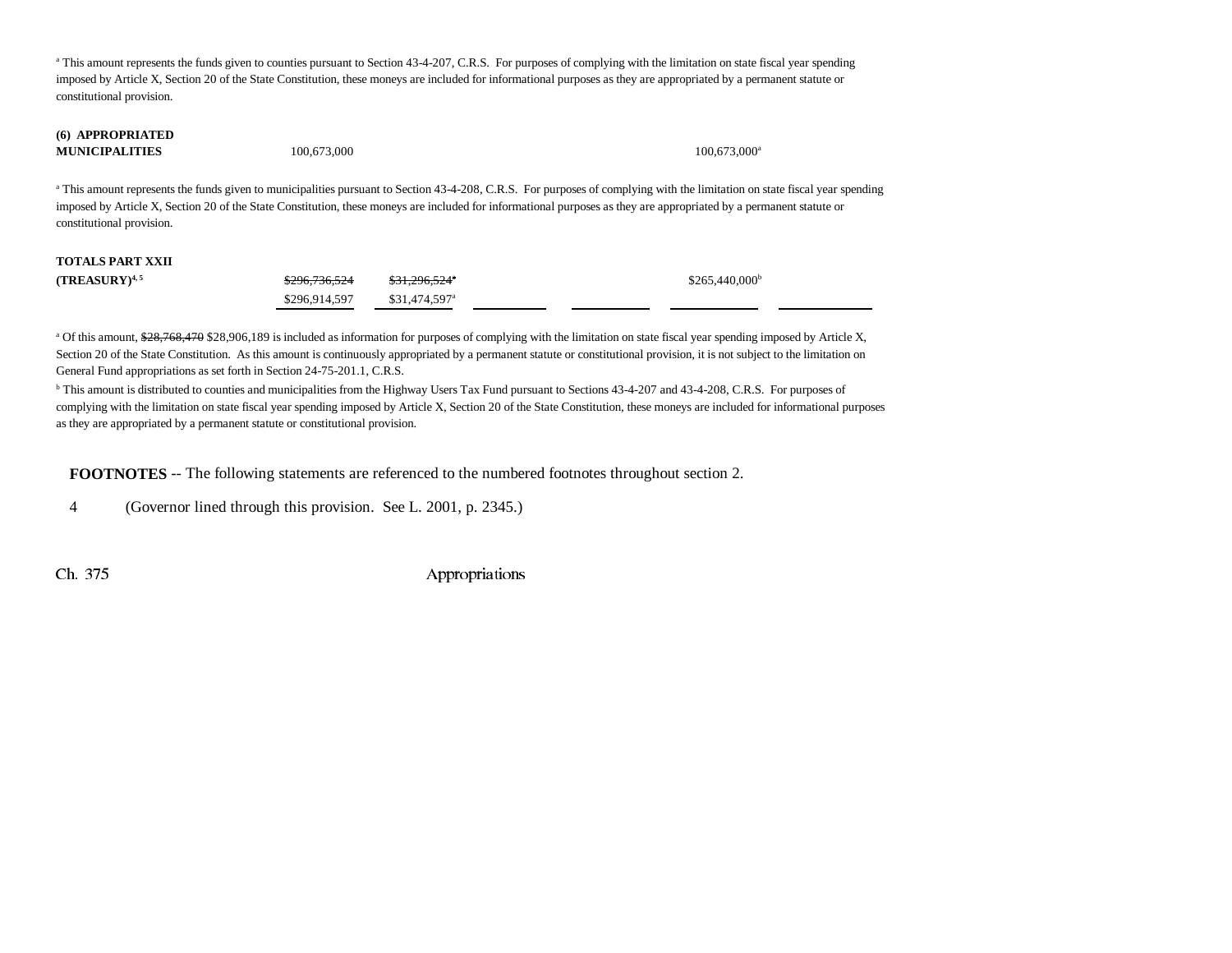## Ch. 375 Appropriations

- 5 All Departments, Totals -- The General Assembly requests that copies of all reports requested in other footnotes contained in this act be delivered to the Joint Budget Committee and the majority and minority leadership in each house of the General Assembly. Each principal department of the state shall produce its rules in an electronic format that is suitable for public access through electronic means. Such rules in such format shall be submitted to the Office of Legislative Legal Services for publishing on the Internet. It is the intent of the General Assembly that this be done within existing resources.
- 250 Department of the Treasury, Administration -- The Department is requested to submit an annual report to the Joint Budget Committee on the performance of the state's investments. The report should include comparisons to relevant benchmarks and a detailed discussion of the benchmarks. This report should be submitted as a part of the Department's annual budget request.
- 251 Department of Treasury, Administration, Information Technology Asset Maintenance-- The Department is requested to submit a report to the Joint Budget Committee by November 1, 2002, detailing how the information technology replacement plan funded in this line item has impacted Department operations.
- 252 Department of the Treasury, Fire and Police Pension Association --These appropriations represent estimates of state payments required pursuant to Section 31-30-1112, C.R.S. The Fire and Police Pension Association is requested to include its state funding request for each of the programs supported by state payments in the annual budget request of the Department of the Treasury, including a narrative explanation of each program and a justification for each requested amount. Also, the Association is requested to submit an annual report of operations and investments for state supported programs to the Joint Budget Committee by January 15 of each year.

**SECTION 2. Effective date.** This act shall take effect upon passage; except that this act shall only take effect if the following bills are enacted at the Second Regular Session of the Sixty-third General Assembly and become law: House Bill 02-1366; House Bill 02-1367; House Bill 02-1368; House Bill 02-1369; House Bill 02-1370; House Bill 02-1371; House Bill 02-1372; House Bill 02-1373; House Bill 02-1374; House Bill 02-1375; House Bill 02-1376; House Bill 02-1377; House Bill 02-1378; House Bill 02-1379; House Bill 02-1380; House Bill 02-1381; House Bill 02-1382; House Bill 02-1383; House Bill 02-1384; House Bill 02-1385; House Bill 02-1386; House Bill 02-1388; House Bill 02-1389; House Bill 02-1390; House Bill 02-1391; House Bill 02-1392; House Bill 02-1393; and House Bill 02-1394.